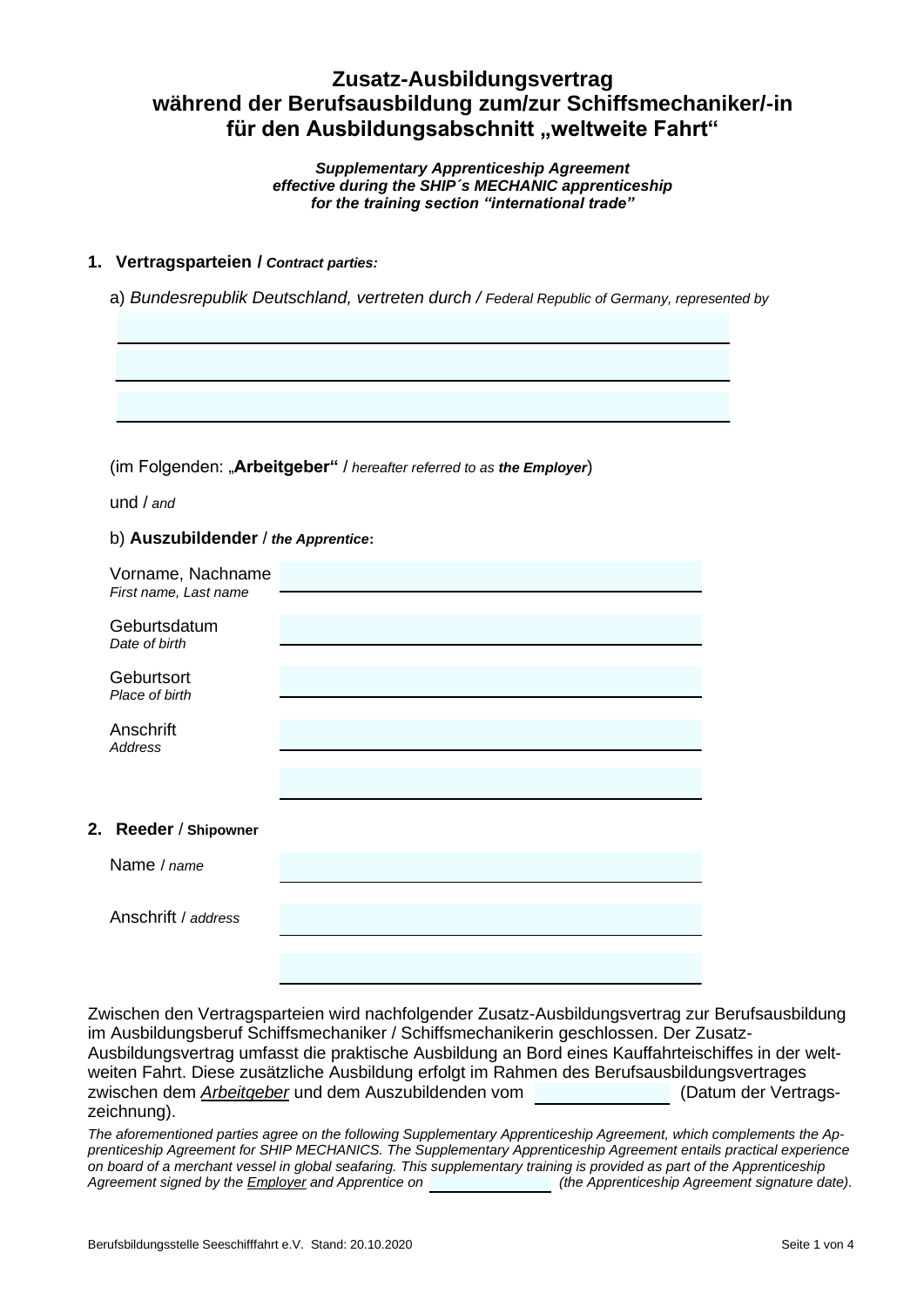# **3. Zeitpunkt des Beginns des Zusatz-Ausbildungsvertrages, der Ort und der Tag des Dienstantritts unter Angabe des Schiffes**

*Effective date of the Supplementary Apprenticeship Agreement, place and date of assuming the service duty and the vessel*

Der Zusatz-Ausbildungsvertrag beginnt am Tag der Abreise des Auszubildenden vom Wohnort zum Dienstantritt für den Ausbildungsabschnitt.

*The Supplementary Apprenticeship Agreement shall be in effect as soon as the apprentice leaves his/her permanent residence (departure date) to enter into the service duty for this apprenticeship term.*

Hiervon abweichend bestätigen die Parteien, dass die Ausbildung unabhängig vom Dienstantritt bereits am (Datum Beginn der Berufsausbildung) begonnen hat.

*Apart from that, the parties confirm that the apprenticeship has already been in progress, independent of joining the vessel, from (date of the commencement of the apprenticeship).*

| Datum der Abreise<br>Departure date                                    |  |
|------------------------------------------------------------------------|--|
| Ort des Dienstantritts (Hafen)<br>Place of entering into duty (harbor) |  |
| <b>Dienstantritt</b><br>Date of entering into duty                     |  |
| Schiffsname<br>Name of the vessel                                      |  |
| <b>IMO-Nummer</b><br><b>IMO</b> number                                 |  |

#### **4. Art und Ziel der Berufsausbildung /** *Apprenticeship type and objective*

Die/der Auszubildende wird als Schiffsmechaniker/-in ausgebildet. Die Ausbildung erfolgt im Bereich Deck / Maschine.

*The apprentice shall receive ship mechanic training, performed on board in the departments of deck and engine.*

### **5. Dauer des Ausbildungsabschnittes /** *Length of this supplementary apprenticeship term*

Der Zusatz-Ausbildungsvertrag endet am **Statter and Statter and State and State and State and State and State and State and State and State and State and State and State and State and State and State and State and State an** bedarf. Befindet sich die/der Auszubildende an diesem Tag an Bord eines Schiffes, das sich auf See befindet, setzt sich der Vertrag bis zur Ankunft des Schiffes im nächsten Hafen, in dem die Heimschaffung und Ablösung der/des Auszubildenden sicher und mit allgemein zugänglichen Verkehrsmitteln möglich ist, unverändert fort und endet erst am Tag der Ankunft des Schiffes im Hafen.

*The Supplementary Apprenticeship Agreement shall terminate automatically on , without termination notice being required. If, on this date, the apprentice is on board of a vessel at sea, this agreement shall be*  extended without changes until the vessel arrives in the next harbour, where it will be possible to accommodate the *apprentice with repatriation and relief using common accessible means of transportation, and where this supplementary agreement will be terminated after the vessel's arrival in the harbour on that particular date.*

#### **6. Ausbildungsmaßnahmen außerhalb der Ausbildungsstätte**

#### *Training away from the training location*

Ausbildungsstätte ist das unter Nr. 3 dieses Vertrages genannte Schiff. Ausbildungsmaßnahmen außerhalb der Ausbildungsstätte finden nicht statt.

*The training location is the vessel mentioned in section 3 of this agreement. No training takes place away from the training location.*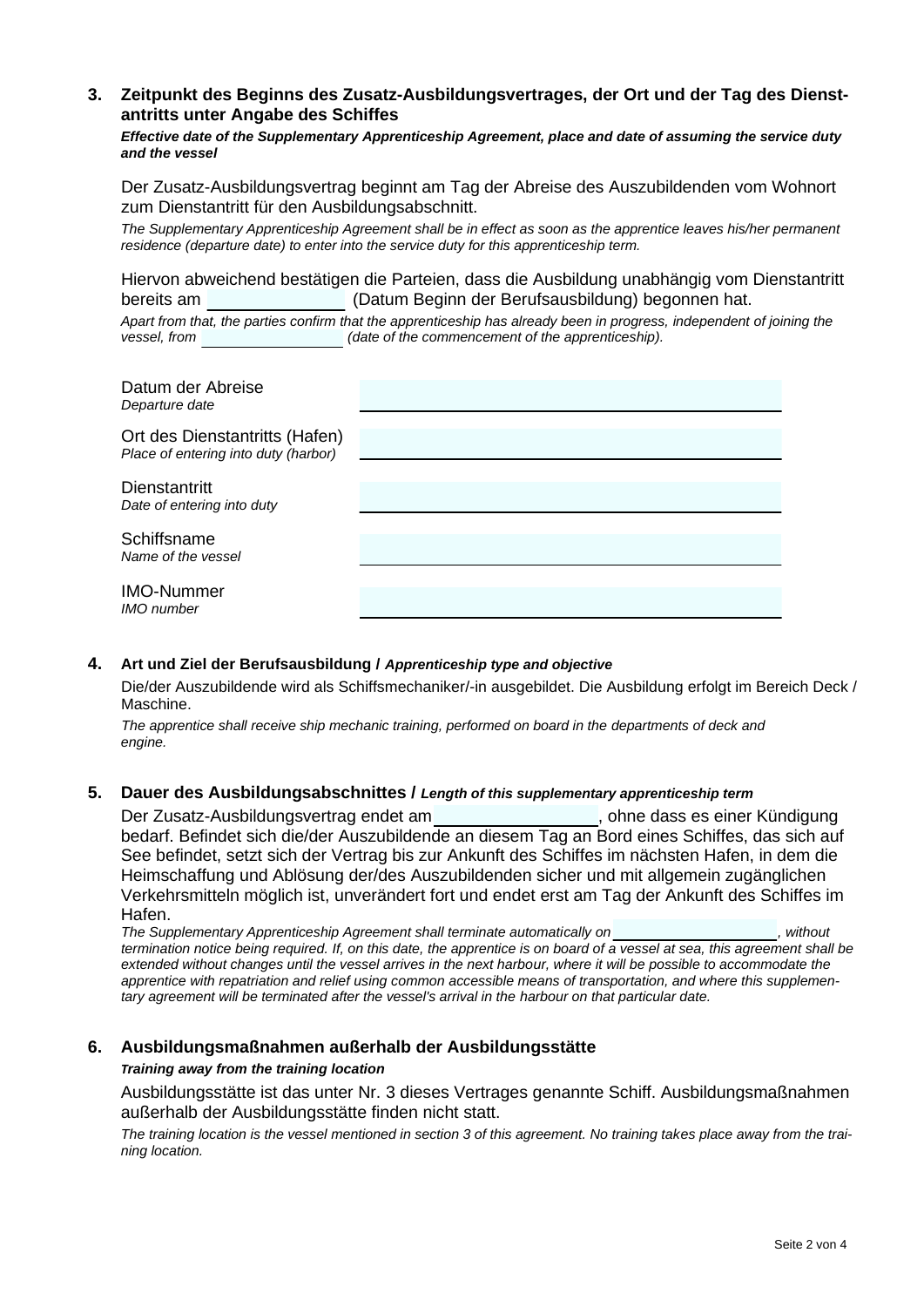# **7. Dauer der täglichen regelmäßigen Ausbildungszeit und der Ruhezeiten** *Regular daily training hours and resting periods*

Die regelmäßige Ausbildungszeit beträgt 39 Stunde pro Woche. Sie kann aus betrieblichen Gründen auf sieben Tage verteilt werden. Wird die/der Auszubildende einer Wache zugeteilt, gilt diese Zeit als regelmäßige Arbeitszeit.

*The regular training hours shall amount to 39 (thirty-nine) hours per week. For operational reasons, these can be assigned over a period of seven days. If the apprentice is assigned to a watch, this period shall be counted as regular working hours.*

Die Ruhezeit beträgt pro 24-Stunden-Zeitraum mindestens elf Stunden. Diese Ruhezeit darf nur in höchstens zwei Zeiträume aufgeteilt werden, wenn einer eine Mindestdauer von sechs Stunden hat.

*The resting period within a 24-hour cycle will amount to a minimum of eleven hours. This resting period may only be split up into two periods if a minimum length of six hours for at least one of these periods is maintained.*

# **8. Fälligkeit und Höhe der Vergütung /** *Salary amount and salary payments*

Zusammensetzung der Ausbildungsgrundvergütung (brutto) und Währung *Components of the apprenticeship salary (in gross amounts) and currency*

| Ausbildungsgrundvergütung:<br>Base apprenticeship salary: | (pro Monat)<br>(per month) |
|-----------------------------------------------------------|----------------------------|
| Sonderzahlung (1/12):<br>Supplements (1/12):              |                            |
| Höhe der Grundvergütung:<br>Base salary amount:           |                            |

Die Ausbildungsvergütung sowie die angefallenen Zuschläge werden vom Arbeitgeber bezahlt. Die Zahlung erfolgt jeweils am letzten Tag des Monats (Zahltag) für den laufenden Kalendermonat auf ein von der/dem Auszubildenden benanntes Konto innerhalb eines Mitgliedstaates der europäischen Union. Für den Fall, dass der Zahltag auf einen Samstag, Sonntag oder Wochenfeiertag fällt, verschiebt sich der Zahltag auf den letzten vorhergehenden Bankarbeitstag.

*The apprenticeship salary and supplements shall be paid by the employer. These shall be paid each month on the last day of the month (payment date) for the current calendar month by remitting the amount to the bank account provided by the apprentice and opened in an institution located in a member state of the EU. If the payment date falls onto a Saturday, Sunday, or holiday, the payment date will be shifted to the last previous banking day.*

Die Zuschläge für Überstunden, Erschwerniszulagen usw. richten sich nach den jeweiligen Vorschriften.

*Any supplements for overtime, hard work allowance, etc., are governed by the respective regulations.*

## **9. Dauer des jährlichen Erholungsurlaubs /***Vacation leave period*

Die/der Auszubildende erhält unter Fortzahlung der Ausbildungsvergütung 30 Tage Erholungsurlaub im Kalenderjahr bei einer Verteilung der wöchentlichen Arbeitszeit auf fünf Tage pro Kalenderwoche. Das entspricht einem Anspruch auf Erholungsurlaub von 41 Kalendertagen.

*The apprentice shall receive 30 paid vacation days per calendar year. These shall be awarded on the basis of a fiveworkday week. This is an equivalent to a vacation claim of 41 calendar days.*

## **10. Kündigung des Zusatz-Ausbildungsvertrages**

*Termination notice of the Supplementary Apprenticeship Agreement*

Dieser Vertrag kann nur zusammen mit dem Ausbildungsverhältnis gekündigt werden.

Für die Kündigung findet § 88 Abs. 2 bis 4 des Seearbeitsgesetzes entsprechend Anwendung.

*This agreement can only be terminated in conjunction with the entire apprenticeship. The termination notice is governed by § 88, par. 2 – 4 of the German Maritime Labour Act.*